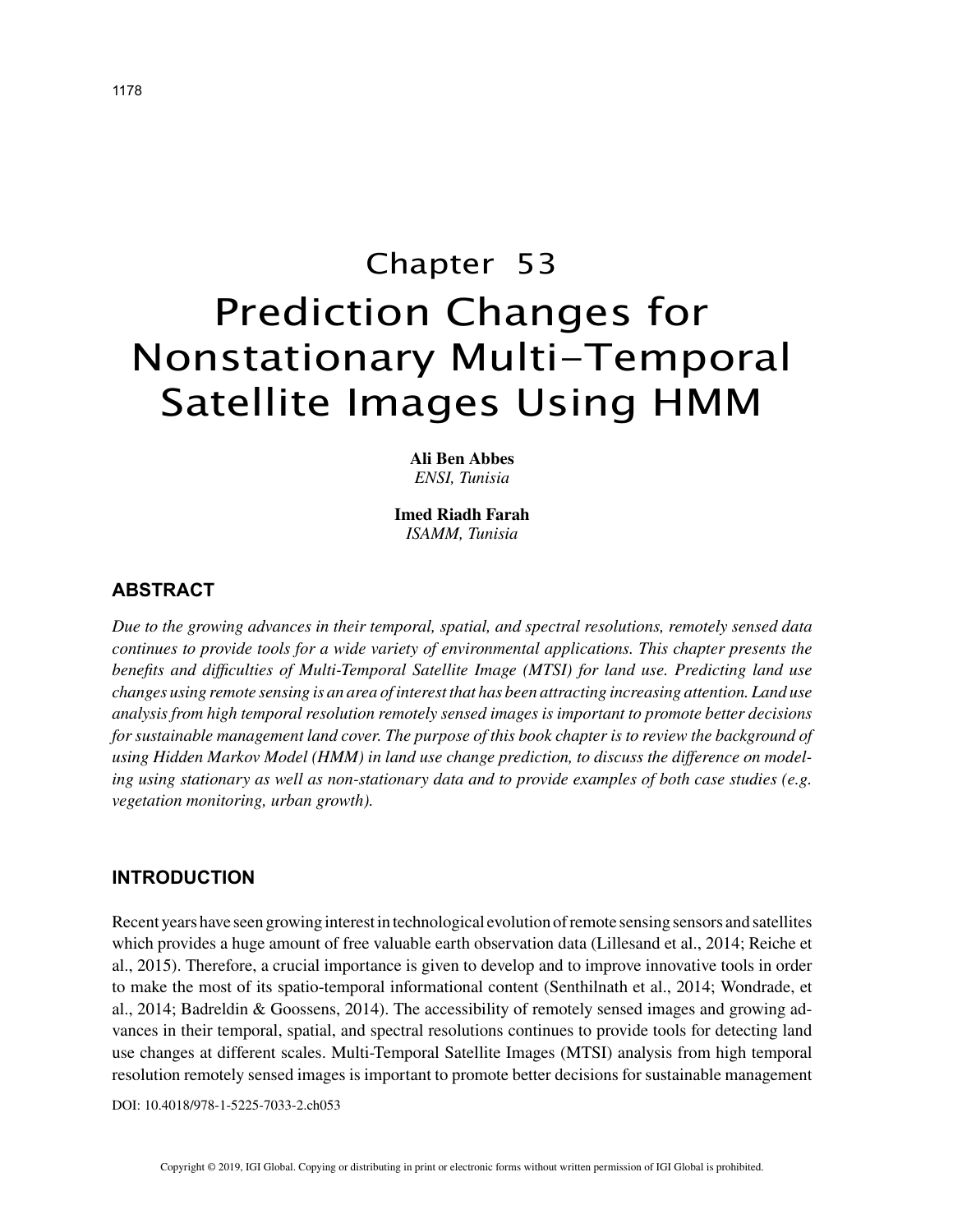#### *Prediction Changes for Nonstationary Multi-Temporal Satellite Images Using HMM*

of land use. The free of cost of long MTSI of, for example, Landsat and MODIS makes the development and analysis of land use techniques a hot topic in the field of remote sensing. Currently, much attention has been given to land use in order to improve our understanding of the causes and consequences of these changes. Notably, to analyze the possible scenarios of land use change in the future.

This chapter answers this issue to benefit from these informations extracted from MTSI to detect land use changes. Land use is a major issue due to its practical uses in various applications, such as: deforestation, damage assessment, disasters monitoring, urban expansion, planning, and land management. Accurate and up-to-date land use data is necessary to understand and assess the change. This issue was addressed in several research papers and tacked from different points of view (Coppin et Bauer, 1996; Veldkam & Lambin, 2001 Coppin, et al., 2004 Badreldin & Goossens, 2014; Halmy et al., 2015). Consequently, two significant challenges stand out. First, methods must allow change detection for nonstationarity in MTSI. Secondly, methods must build a prediction system to predict future state of land use. The aim of land use changes prediction is to predict and analyze the future scenario for land use. Predictive models comprise a variety of methods based on statistics and data mining that analyze current and historical data to make a prediction about future events. Generally, predictive analytics can help experts to understand land use change, to identify unpredicted opportunities and to anticipate changes before they happen. Over the last decades, a variety of methods have been developed for change prediction using remotely sensed images such as neural networks (Li & Yeh, 2002; Basse et al.,, 2014), decision trees (Bui et al., 2015; Bouatay et al., 2014), Markov models (Viovy & Saint, 1994; Salberg, et al., 2011; Shen et al., 2013; Leite et al., 2014), multi-agent systems (Parker et al., 2003; Hosseinali & Alesheikh, 2014), statistical models (Faghih-Imani et al., 2014; Rosà, et al., 2014) and evolution model (Boulangeat et al., 2014 ; Riordan and Rundel, 2014).

The most generic schema of land use prediction (as shown in Figure 1) (Halmy et al., 2015), considers as input a sequence of satellite images, which describe a geographical area (e.g. vegetation, urban) at different times. Comprises broadly speaking:

- 1. Pre-process images,
- 2. Extract interest area,
- 3. Calculate and normalize attributes and
- 4. Build prediction model.

This chapter addresses the use of Hidden Markov Model (HMM) in prediction of land use change. In fact, HMMs have been widely used in change prediction in MTSI under stationarity hypothesis. Two problems in implementation of predictive analytics give off the following items:



*Figure 1. Generic system for land use prediction changes using MTSI*